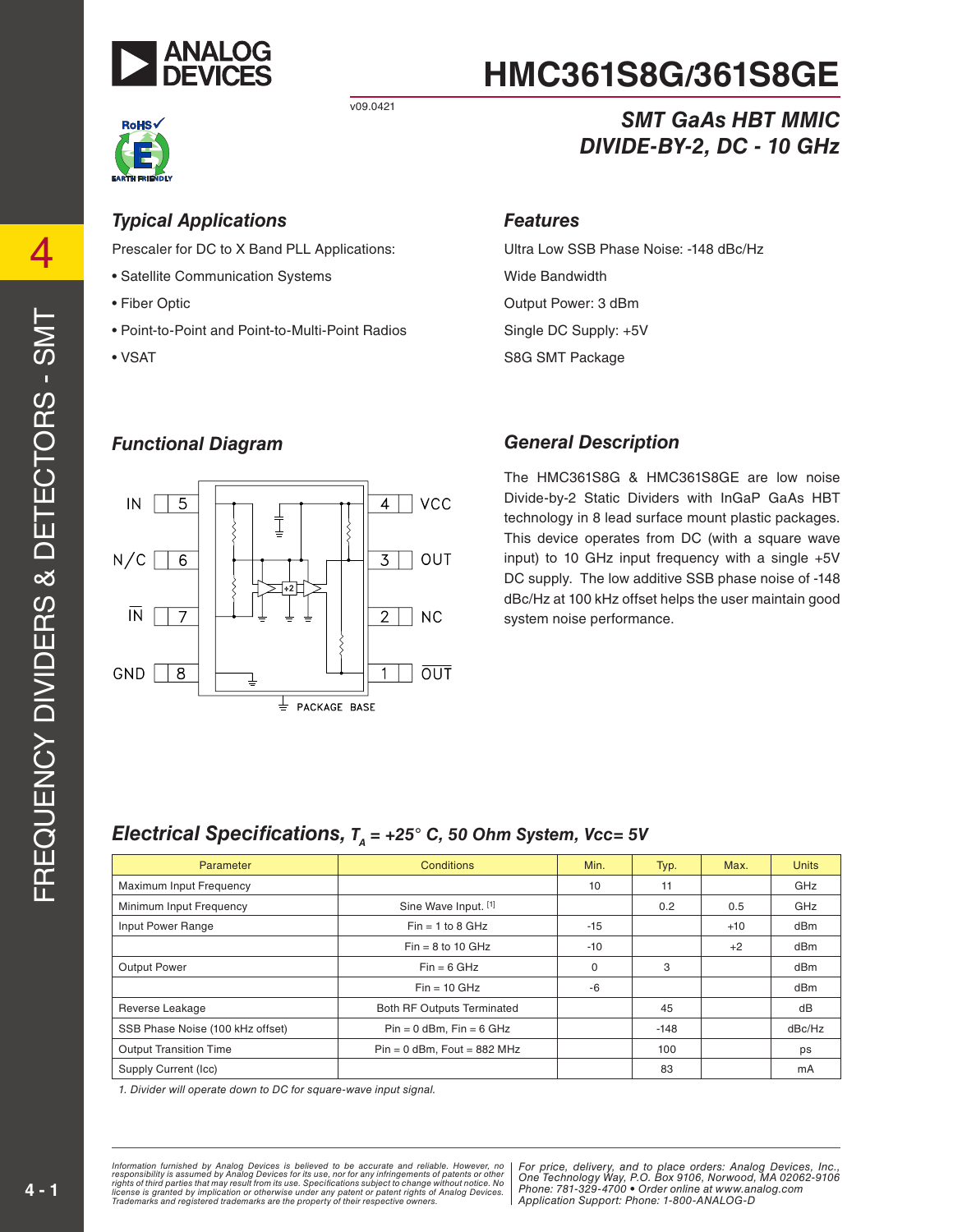



#### *Input Sensitivity Window, T= 25 °C Input Sensitivity Window vs. Temperature* 20 10 INPUT POWER (dBm) INPUT POWER (dBm) 0 *Recommended Operating Window* -10 -20 -30 0 1 2 3 4 5 6 7 8 9 10 11 12 13

*Output Power vs. Temperature*



*Output Harmonic Content, Pin= 0 dBm, T= 25 °C*





#### *SMT GaAs HBT MMIC DIVIDE-BY-2, DC - 10 GHz*



#### *SSB Phase Noise Performance, Pin= 0 dBm, T= 25 °C*



#### *Reverse Leakage, Pin= 0 dBm, T= 25 °C*



*For price, delivery, and to place orders: Analog Devices, Inc., One Technology Way, P.O. Box 9106, Norwood, MA 02062-9106 Phone: 781-329-4700 • Order online at www.analog.com Application Support: Phone: 1-800-ANALOG-D*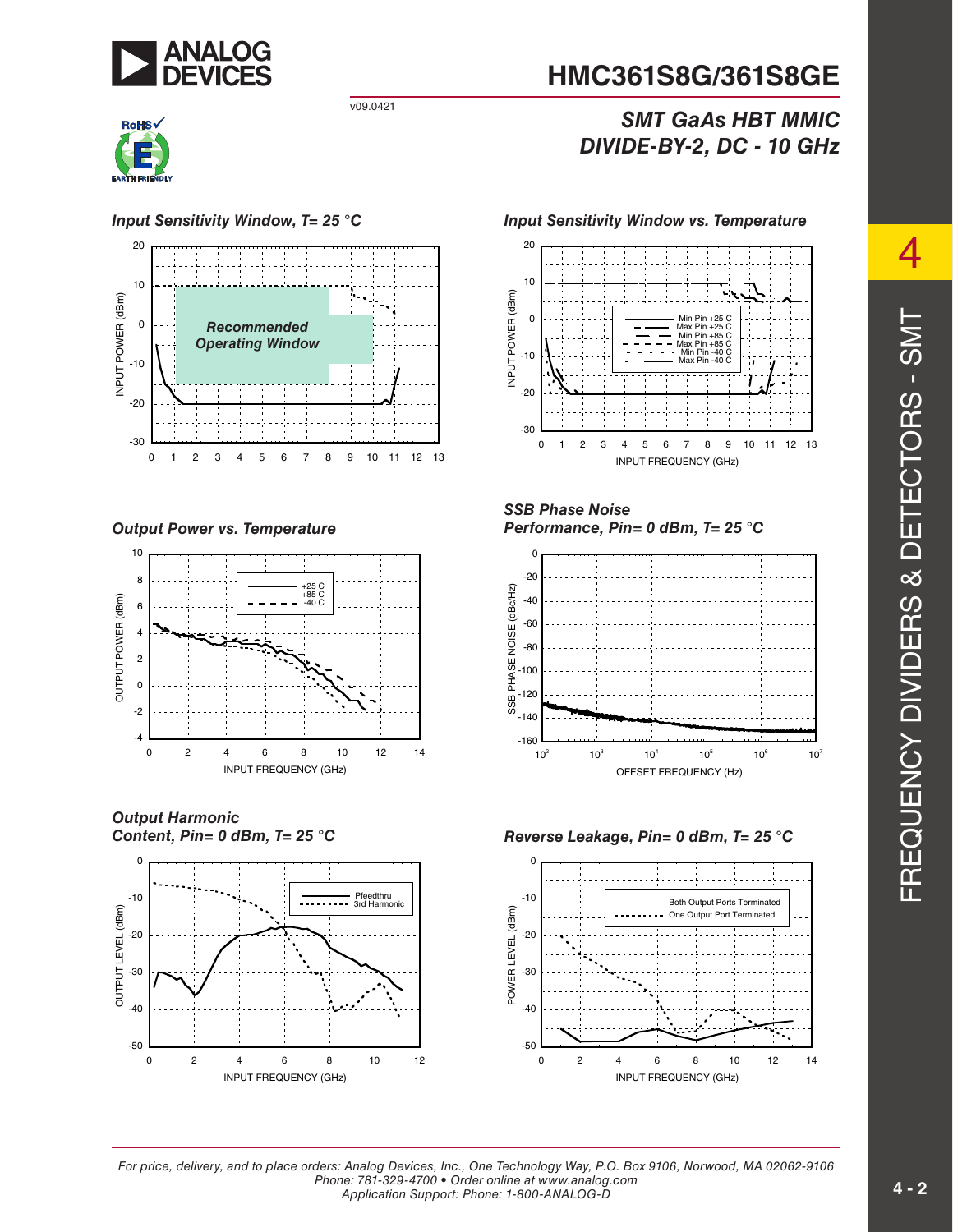



*Output Voltage Waveform, Pin= 0 dBm, Fout= 882 MHz, T= 25 °C Absolute Maximum Ratings*





ELECTROSTATIC SENSITIVE DEVICE OBSERVE HANDLING PRECAUTIONS

#### *Outline Drawing*



#### *SMT GaAs HBT MMIC DIVIDE-BY-2, DC - 10 GHz*

| RF Input ( $Vcc = +5V$ )                                                 | $+13$ dBm              |
|--------------------------------------------------------------------------|------------------------|
| <b>Vcc</b>                                                               | $+5.5V$                |
| <b>VLogic</b>                                                            | Vcc -1.6V to Vcc -1.2V |
| Junction Temperature (T <sub>1</sub> )                                   | 135 °C                 |
| Continuous Pdiss (T = $85^{\circ}$ C)<br>(derate 15.9 mW/°C above 85 °C) | 0.79 W                 |
| Thermal Resistance $(R_{TH})$<br>(junction to ground paddle)             | 63 °C/W                |
| <b>Storage Temperature</b>                                               | $-65$ to $+150$ °C     |
| <b>Operating Temperature</b>                                             | -40 to +85 $\degree$ C |

#### *Typical Supply Current vs. Vcc*

|                                                | Vcc (V) | $ cc$ (mA) |
|------------------------------------------------|---------|------------|
|                                                | 4.75    | 74         |
| <b>INSITIVE DEVICE</b><br><b>G PRECAUTIONS</b> | 5.0     | 83         |
|                                                | 5.25    | 89         |

Note: Divider will operate over full voltage range shown above







 $03 - 31 - 2021 - A$ **03-31-2021-A**

8-Lead Standard Small Outline Package, with Exposed Pad [SOIC\_N\_EP] Narrow Body, Low Stand-off  $(RD-8-3)$ Dimensions shown in millimeters.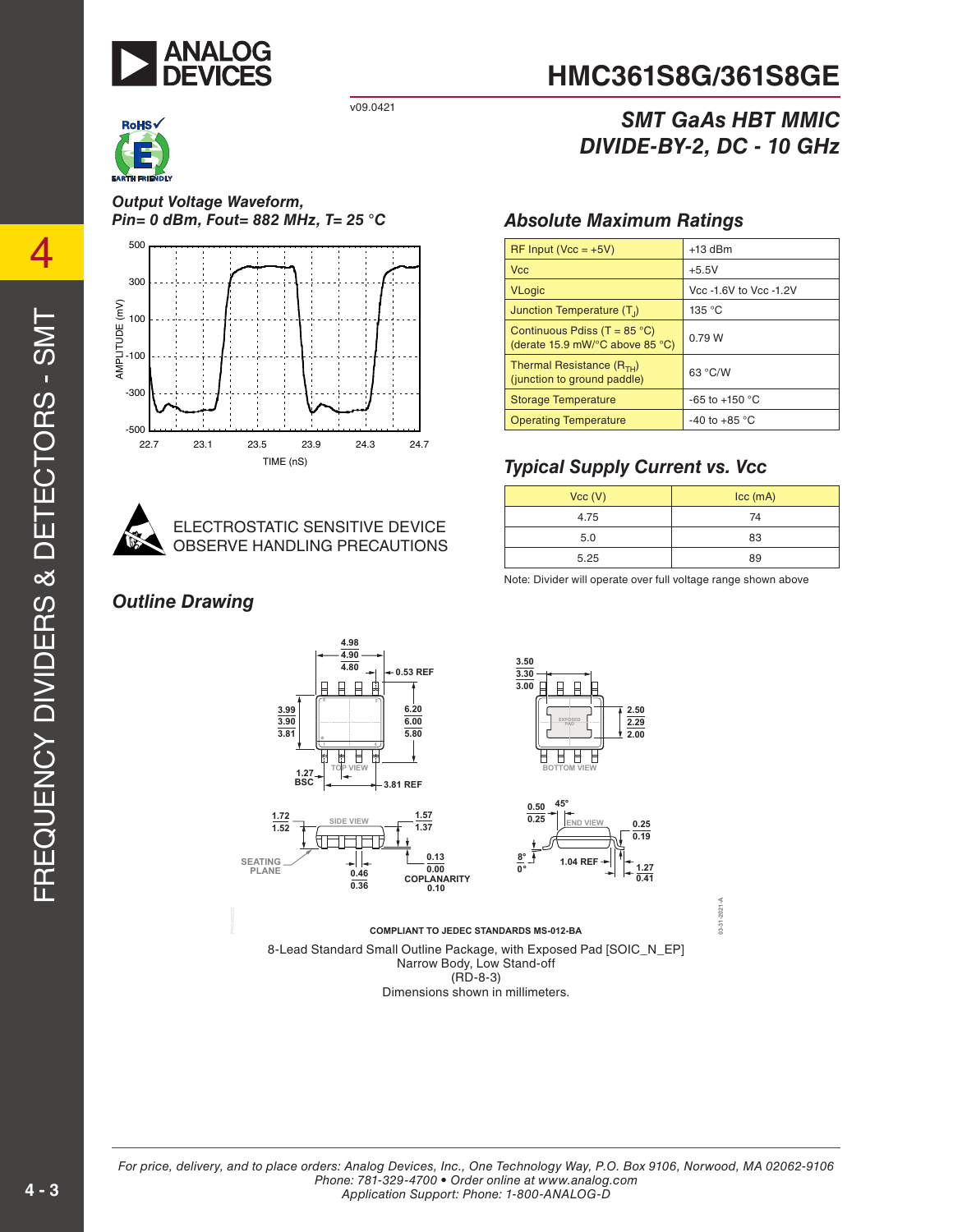

# **HMC361S8G/361S8GE**

#### *SMT GaAs HBT MMIC DIVIDE-BY-2, DC - 10 GHz*

# **RoHS√**

#### *Package Information*

| <b>Part Number</b>          | Package Body Material                              | <b>Lead Finish</b> | <b>MSL Rating</b>     | Package Marking <sup>[3]</sup> |
|-----------------------------|----------------------------------------------------|--------------------|-----------------------|--------------------------------|
| <b>HMC361S8G</b>            | Low Stress Injection Molded Plastic                | Sn/Pb Solder       | $MSL1$ <sup>[1]</sup> | H361<br><b>XXXX</b>            |
| HMC361S8GE                  | RoHS-compliant Low Stress Injection Molded Plastic | 100% matte Sn      | $MSL1^{[2]}$          | H361<br><b>XXXX</b>            |
| HMC361S8GETR                | RoHS-compliant Low Stress Injection Molded Plastic | 100% matte Sn      | $MSL1^{[2]}$          | H361<br><b>XXXX</b>            |
| HMC361S8GTR                 | Low Stress Injection Molded Plastic                | Sn/Pb Solder       | $MSL1$ <sup>[1]</sup> | H361<br><b>XXXX</b>            |
| 104631-<br><b>HMC361S8G</b> | Eval Board                                         |                    |                       |                                |

[1] Max peak reflow temperature of 235 °C

[2] Max peak reflow temperature of 260 °C

[3] 4-Digit lot number XXXX

#### *Pin Description*

| <b>Pin Number</b> | Function         | <b>Description</b>                                                                                         | <b>Interface Schematic</b>             |
|-------------------|------------------|------------------------------------------------------------------------------------------------------------|----------------------------------------|
| $\mathbf{1}$      | $\overline{OUT}$ | Divided output 180° out of phase with pin 3.                                                               | 5V<br>$\overline{OUT}$                 |
| 2, 6              | N/C              | No connection. These pins must not be grounded.                                                            |                                        |
| 3                 | OUT              | Divided Output.                                                                                            | 5V<br>OUT                              |
| 4                 | <b>VCC</b>       | Supply voltage $5V \pm 0.25V$ .                                                                            | $5\textrm{V}$<br>25 <sub>1</sub><br>50 |
| 5                 | IN               | RF Input must be DC blocked.                                                                               | 5V<br>50<br>IN                         |
| $\overline{7}$    | IN               | RF Input 180° out of phase with pin 5 for differential operation.<br>A/C ground for single ended operation | 5V<br>50<br>$\overline{\mathbb{N}}$    |
| 8                 | GND              | Ground Backside of package has exposed metal ground slug which<br>must be connected to ground.             | $\bigcirc$ GND                         |

4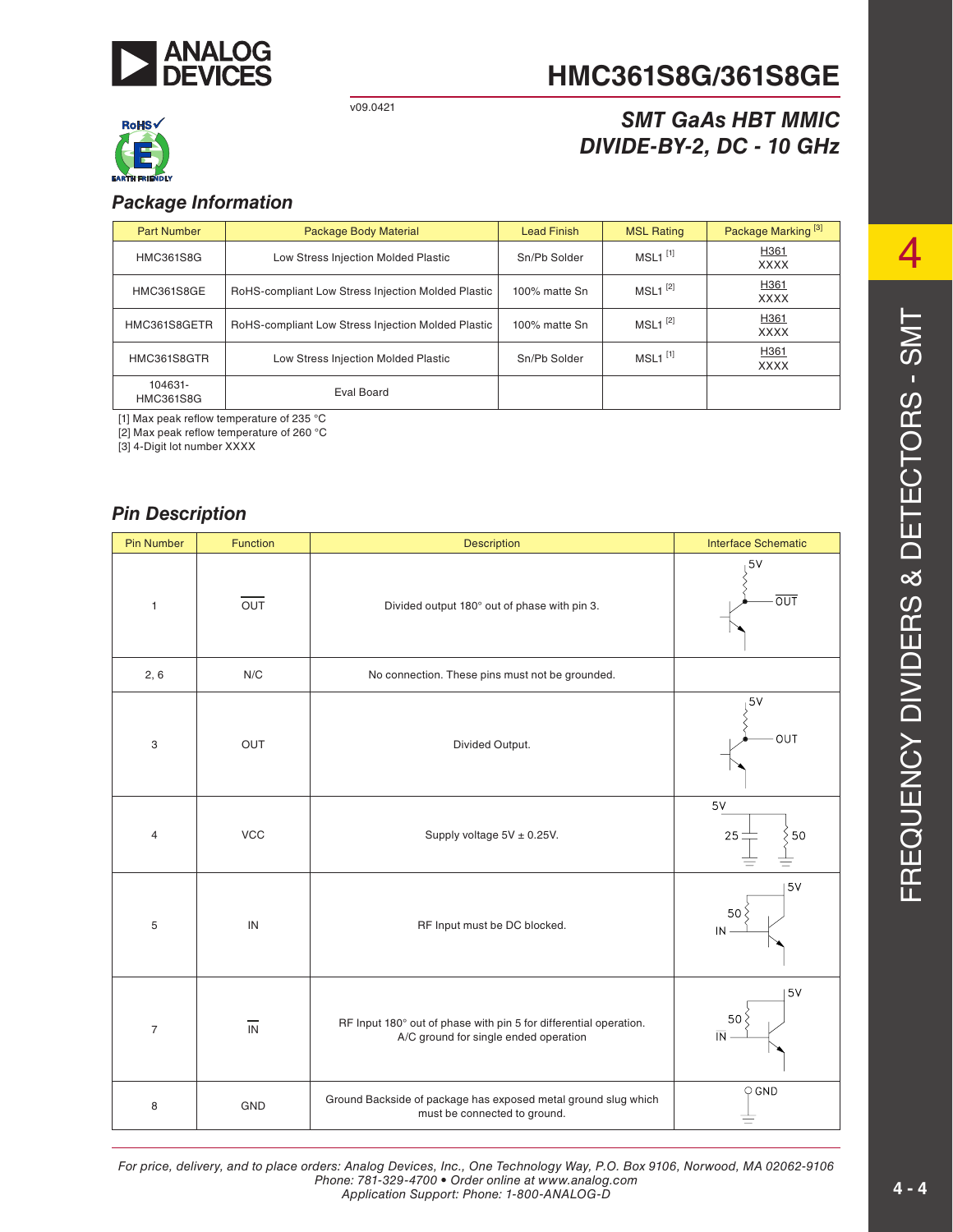

## **HMC361S8G/361S8GE**

*SMT GaAs HBT MMIC* 

*DIVIDE-BY-2, DC - 10 GHz* 

#### v09.0421



4

#### *Evaluation PCB*



#### *List of Materials for Evaluation PCB 104631 [1]*

| <b>Item</b>    | <b>Description</b>                 |
|----------------|------------------------------------|
| $J1 - J3$      | PCB Mount SMA RF Connector         |
| C1 - C4        | 100 pF Capacitor, 0402 Pkg.        |
| C <sub>5</sub> | 1000 pF Capacitor, 0603 Pkg.       |
| C <sub>6</sub> | 10 µF Tantalum Capacitor           |
| U1             | HMC361S8G / HMC361S8GE Divide-by-2 |
| <b>PCB</b> [2] | 104627 Eval Board                  |

[1] Reference this number when ordering complete evaluation PCB [2] Circuit Board Material: Rogers 4350

The circuit board used in the application should use RF circuit design techniques. Signal lines should have 50 Ohm impedance while the package ground leads and backside ground slug should be connected directly to the ground plane similar to that shown. A sufficient number of via holes should be used to connect the top and bottom ground planes. The evaluation circuit board shown is available from Analog Devices upon request. This evaluation board is designed for single ended input testing. J2 and J3 provide differential output signals.

*For price, delivery, and to place orders: Analog Devices, Inc., One Technology Way, P.O. Box 9106, Norwood, MA 02062-9106 Phone: 781-329-4700 • Order online at www.analog.com Application Support: Phone: 1-800-ANALOG-D*